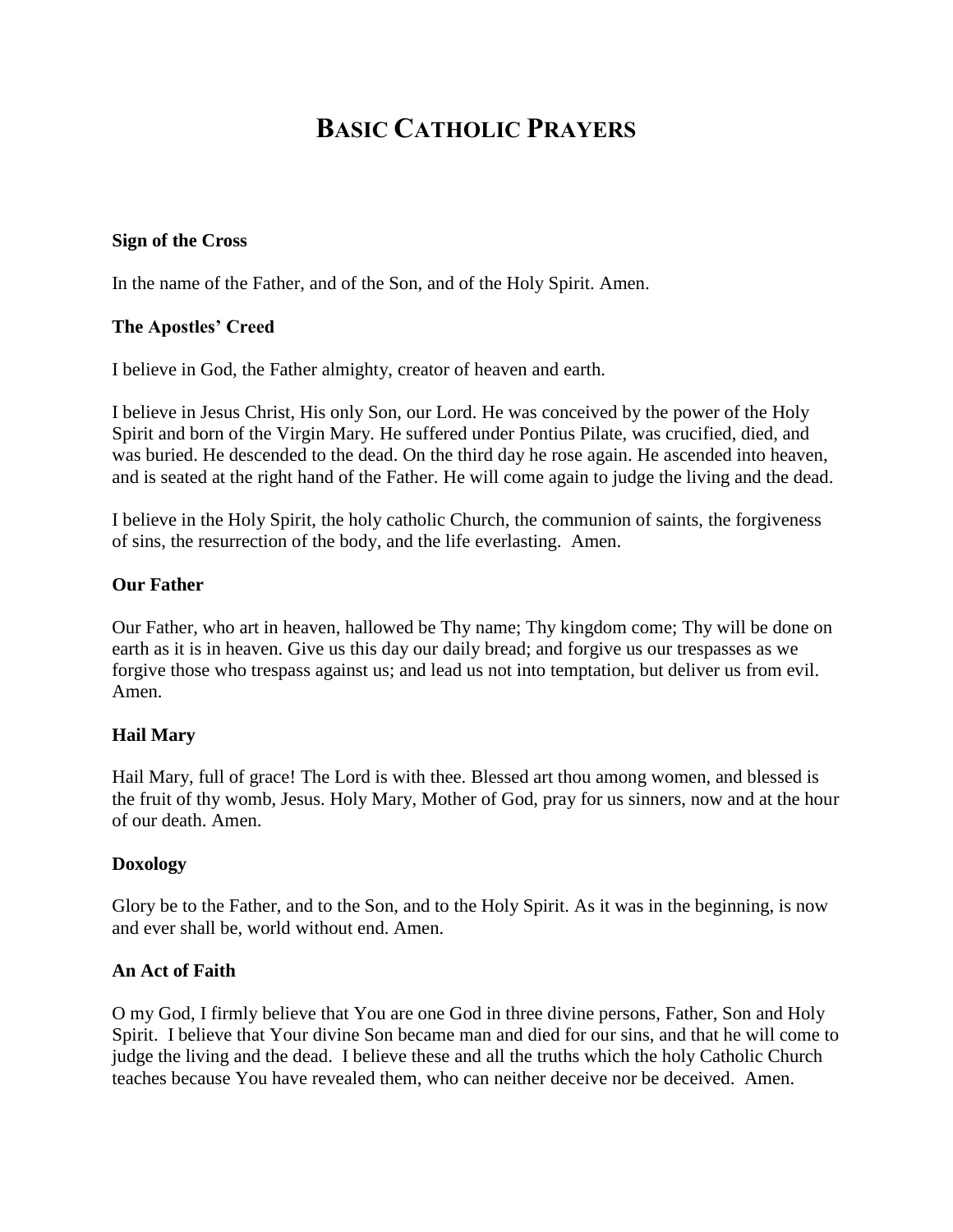#### **An Act of Hope**

O my God, trusting in Your promises and because You are faithful, powerful and merciful, I hope, through the merits of Jesus Christ, for the pardon of my sins, final perseverance and the blessed glory of heaven.

#### **An Act of Love**

O my God, because You are infinite goodness and worthy of infinite love, I love You with my whole heart above all things, and for love of You I love my neighbor as myself. I forgive all who have offended me and ask pardon of all whom I have offended.

#### **An Act of Contrition**

O my God, I am heartily sorry for having offended Thee and I detest all my sins, because I dread the loss of heaven and the pains of hell; but most of all because they offend Thee, my God, Who are all good and deserving of all my love. I firmly resolve, with the help of Thy grace, to confess my sins, to do penance, and to amend my life. Amen.

#### **Morning Offering**

O Jesus, through the Immaculate Heart of Mary, I offer You my prayers, works, joys and sufferings of this day in union with the Holy Sacrifice of the Mass throughout the world. I offer them for all the intentions of the Sacred Heart: the salvation of souls, reparation for sin, the reunion of all Christians, and the intentions of our Holy Father, the Pope. Amen.

#### **Prayer in the Morning**

Blessed be the Lord, the God of Israel; He has come to His people and set them free. He has raised up for us a mighty savior, born of the house of His servant David.

Through His holy prophets he promised of old that he would save us from our enemies, from the hands of all who hate us.

He promised to show mercy to our fathers and to remember His holy covenant.

This was the oath he swore to our father Abraham: to set us free from the hands of our enemies, free to worship him without fear, holy and righteous in His sight all the days of our life.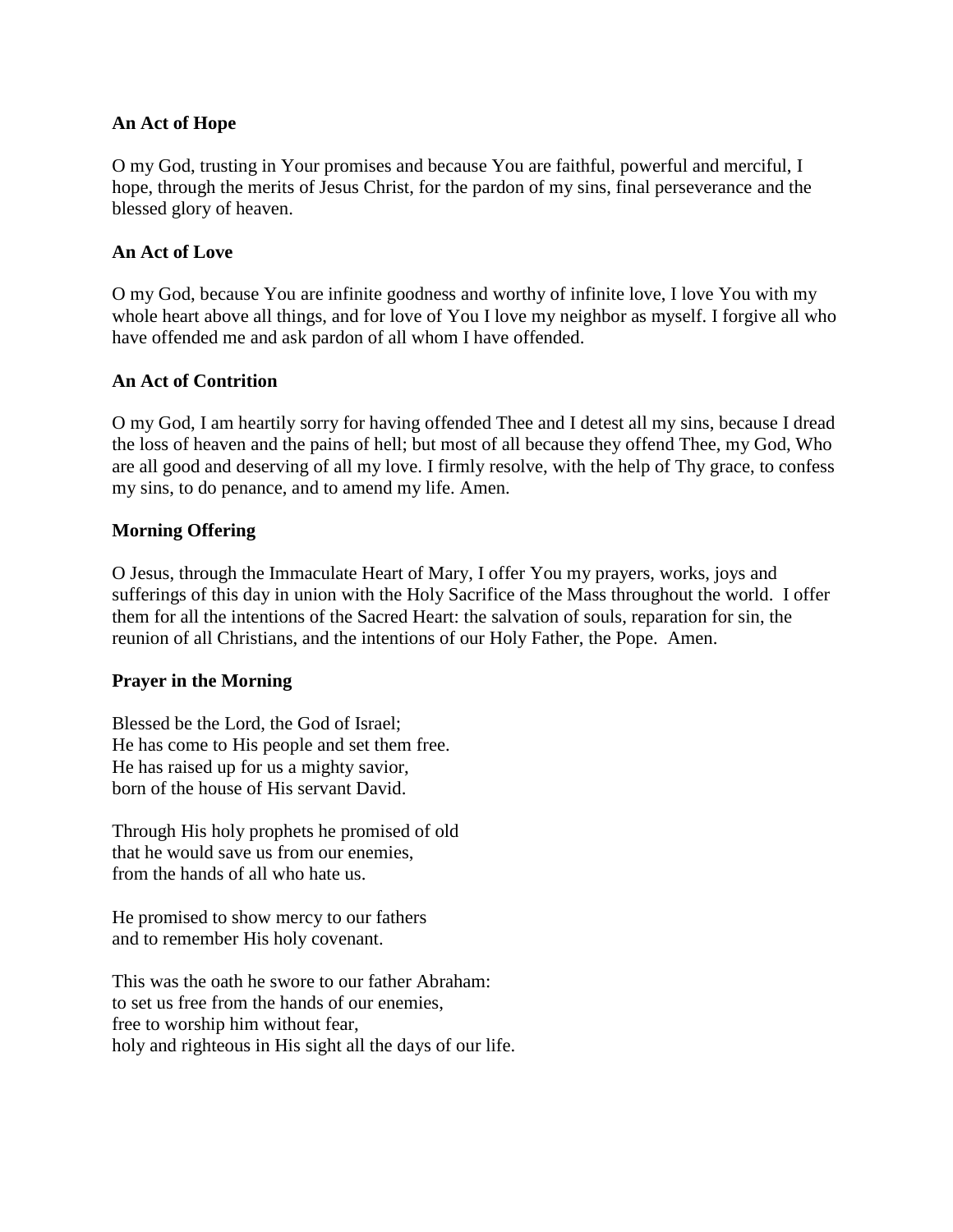You, my child, shall be called the prophet of the Most High; for You will go before the Lord to prepare His way, to give His people knowledge of salvation by the forgiveness of their sins.

In the tender compassion of our God the dawn from on high shall break upon us, to shine on those who dwell in darkness and the shadow of death, and to guide our feet into the way of peace. (Luke 1:68-79)

#### **Prayer in the Evening**

My soul proclaims the greatness of the Lord, my spirit rejoices in God my Savior; for he has looked with favor on His lowly servant.

From this day all generations will call me blessed: the Almighty has done great things for me, and holy is His Name.

He has mercy on those who fear Him in every generation.

He has shown the strength of His arm, he has scattered the proud in their conceit.

He has cast down the mighty from their thrones, and has lifted up the lowly.

He has filled the hungry with good things, and the rich he has sent away empty.

He has come to the help of His servant Israel for He has remembered His promise of mercy, the promise He made to our fathers, to Abraham and His children for ever. (Luke 1:46-55)

O eternal God and Ruler of all creation, You have allowed me to reach this hour. Forgive the sins I have committed this day by word, deed or thought. Purify me, O Lord, from every spiritual and physical stain. Grant that I may rise from this sleep to glorify You by my deeds throughout my entire lifetime, and that I be victorious over every spiritual and physical enemy. Deliver me, O Lord, from all vain thoughts and from evil desires, for yours is the kingdom, and the power, and the glory, Father, Son, and Holy Spirit, now and ever, and forever. Amen.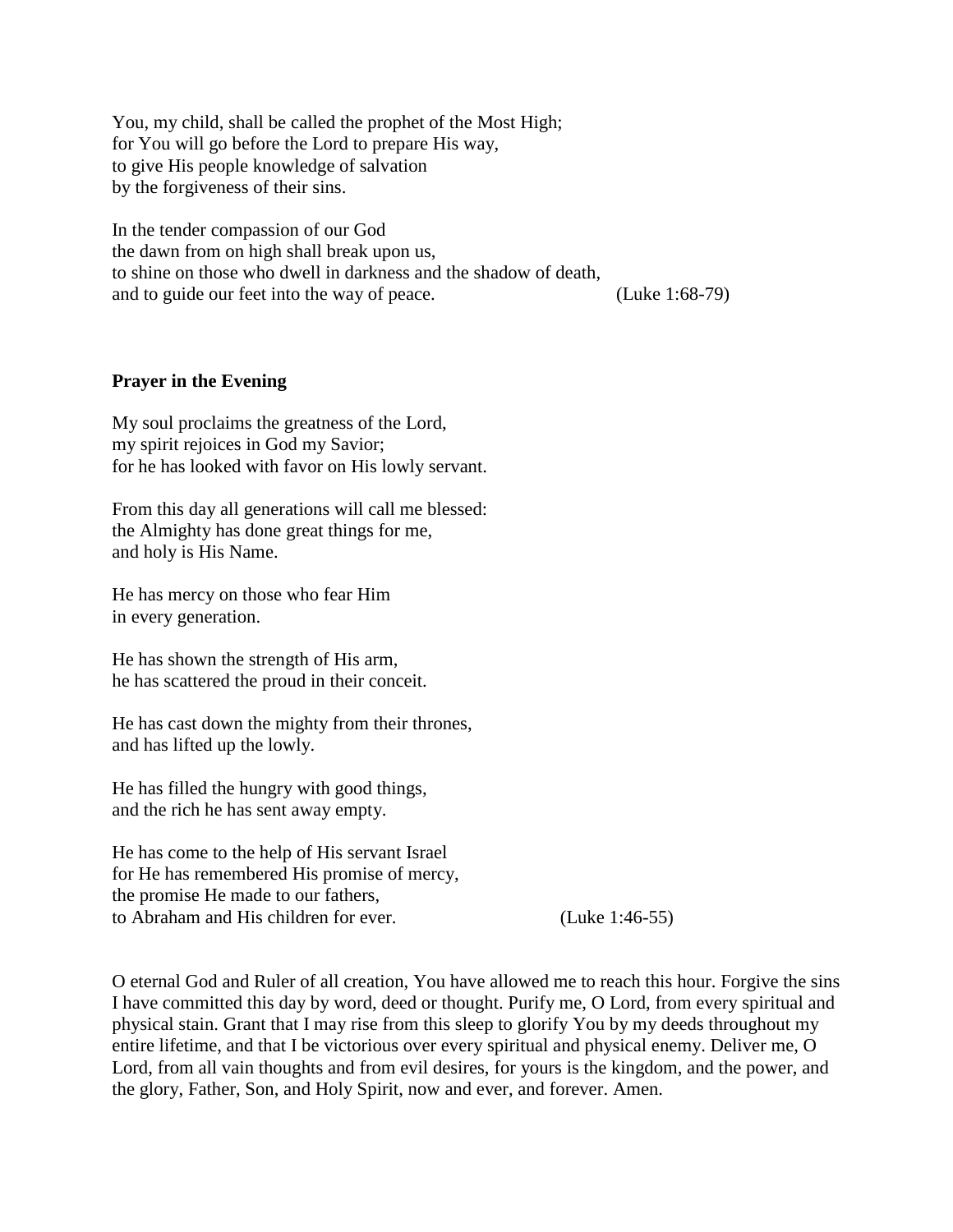#### **Prayer at Night**

O my God, I thank You for having preserved me today and for having given me so many blessings and graces. I renew my dedication to You and ask Your pardon for all my sins.

(review the day quietly then pray *The Canticle of Simeon* which follows)

*Protect us, Lord, as we stay awake; watch over us as we sleep, that awake we may keep watch with Christ, and asleep, rest in His peace (alleluia).*

Lord, now let Your servant go in peace; according to Your word: for my eyes have seen Your salvation which You have prepared in the presence of all peoples: a light for revelation to the Gentiles and for glory to Your people Israel. (Luke 2:29–32)

Glory be to the Father, and to the Son, and to the Holy Spirit. As it was in the beginning, is now and ever shall be, world without end. Amen.

*Protect us, Lord, as we stay awake; watch over us as we sleep, that awake we may keep watch with Christ, and asleep, rest in His peace (alleluia).*

#### **The Divine Praises**

Blessed be God. Blessed be His holy name. Blessed be Jesus Christ, true God and true man. Blessed be the name of Jesus. Blessed be His most Sacred Heart. Blessed be His most precious Blood. Blessed be Jesus in the Most Holy Sacrament of the Altar. Blessed be the Holy Spirit, the Paraclete. Blessed be the great Mother of God, Mary most holy. Blessed be her holy and Immaculate Conception. Blessed be her glorious Assumption. Blessed be the name of Mary, Virgin and Mother. Blessed be Saint Joseph, her most chaste spouse. Blessed be God in His angels and in His Saints.